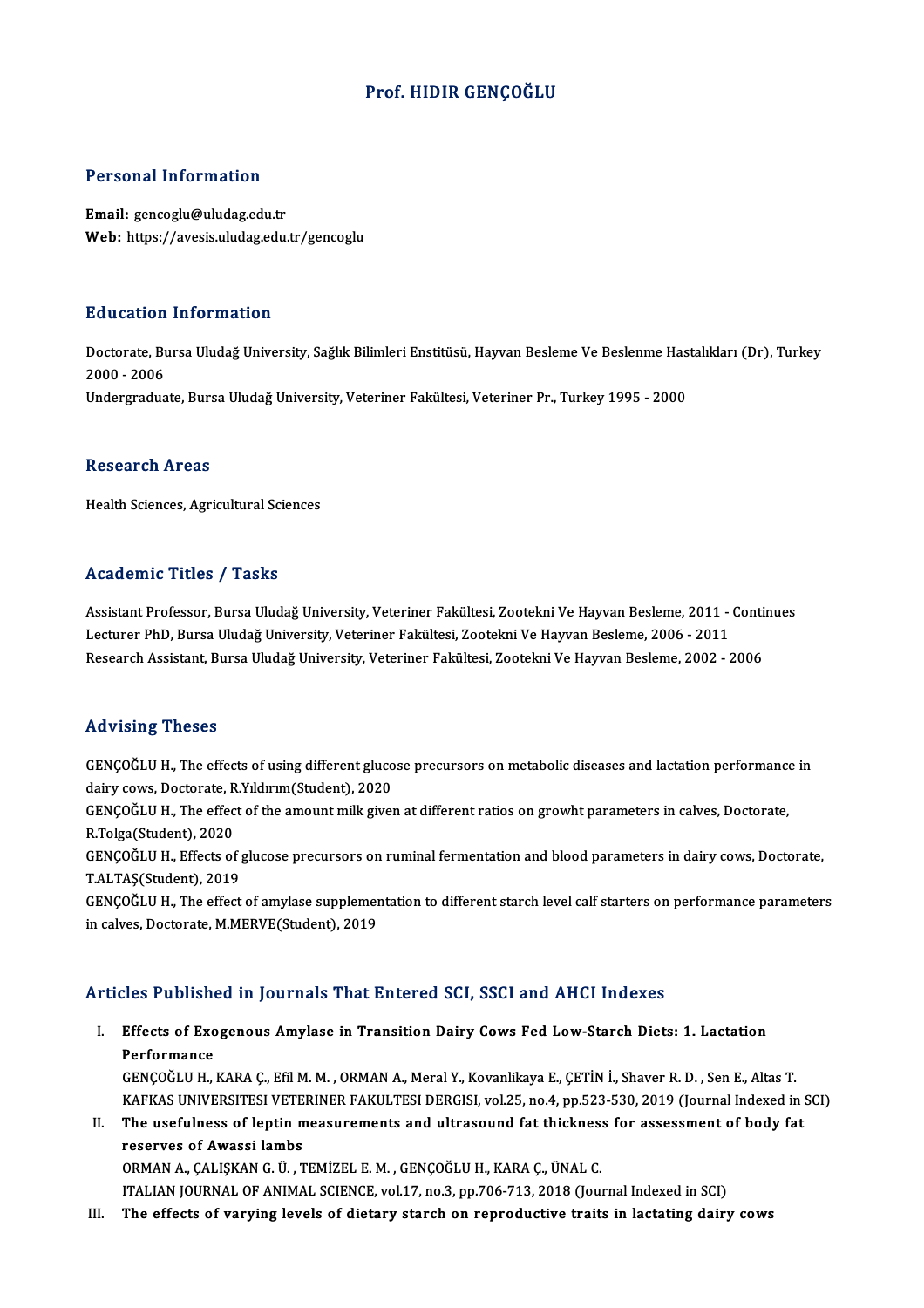KESKİN A., GENÇOĞLU H., MECİTOĞLU G., ÇETİN İ., KARA Ç., Udum Kucuksen D., Bilen E., Guner B., ORMAN A.,<br>CÜMEN A KESKİN A.,<br>GÜMEN A.<br>TURKISH I KESKİN A., GENÇOĞLU H., MECİTOĞLU G., ÇETİN İ., KARA Ç., Udum Kucuksen D., Bilen E., Guner B., ORMAN A.,<br>GÜMEN A.<br>TURKISH JOURNAL OF VETERINARY & ANIMAL SCIENCES, vol.40, no.3, pp.278-287, 2016 (Journal Indexed in SCI)<br>Eff

GÜMEN A.<br>IV. Effects of Supplemental Mannanoligosaccharides on Growth Performance, Faecal Characteristics and<br>Health in Dainy Calyes TURKISH JOURNAL OF VE<br>Effects of Supplementa<br>Health in Dairy Calves<br>KARA C. Ciuan u. Tomiz Effects of Supplemental Mannanoligosaccharides on Growth Performance<br>Health in Dairy Calves<br>KARA Ç., CİHAN H., Temizel M., Catik S., Meral Y., ORMAN A., YIBAR A., GENÇOĞLU H.<br>ASIAN AUSTRALASIAN JOURNAL OF ANIMAL SCIENCES .

Health in Dairy Calves<br>KARA Ç., CİHAN H., Temizel M., Catik S., Meral Y., ORMAN A., YIBAR A., GENÇOĞLU H.<br>ASIAN-AUSTRALASIAN JOURNAL OF ANIMAL SCIENCES, vol.28, no.11, pp.1599-1605, 2015 (Journal Indexed in<br>SCI) KAR<br>ASIA<br>SCI)<br>Effe

V. Effects of a Short-term Supplementation with Liquid Oligofructose-enriched Inulin on Faecal Characteristics and Selected Serum Metabolites of Healthy Saanen Kids KARAÇ.,MeralY.,YIBARA.,BİRİCİKH.,ORMANA.,DENİZG.,YEŞİLBAĞD.,ÇETİNİ.,GENÇOĞLUH.,TurkmenI. KAFKAS UNIVERSITESI VETERINER FAKULTESI DERGISI, vol.21, no.5, pp.703-710, 2015 (Journal Indexed in SCI)

### Articles Published in Other Journals

rticles Published in Other Journals<br>I. Outbreak of Peracute Urea Toxicosis in Sheep Following the Consumption of New Packages of Grain<br>Rarlow Sico I de<br>Outbre<br>Barley<br>O<sup>DUC H</sup> Outbreak of Peracute Urea Toxicosis in She<br>Barley<br>ORUÇ H. H. , Çaycı M., Şahintürk P., GENÇOĞLU H.<br>L. Bes Vet Med val 1 na 2 nn 91 94 2015 (Other

Barley<br>ORUÇ H. H. , Çaycı M., Şahintürk P., GENÇOĞLU H.<br>J. Res. Vet. Med, vol.1, no.2, pp.81-84, 2015 (Other Refereed National Journals)

ORUÇ H. H. , Çaycı M., Şahintürk P., GENÇOĞLU H.<br>I. Res. Vet. Med, vol.1, no.2, pp.81-84, 2015 (Other Refereed National Journals)<br>II. Effects of a Combination of Dietary Organic Acid Blend and Oregano Essential Oil Lunacom J. Res. Vet. Med, vol.1, no.2, pp.81-84, 2015 (Other Refereed National Journals)<br>Effects of a Combination of Dietary Organic Acid Blend and Oregano Essential Oil Lunacompacid<br>Herbex Dry on the Performance and Clostridium p Effects of<br>Herbex D<br>Chickens<br>Colibilek Herbex Dry on the Performance and Clostridium p<br>Chickens<br>Çelikbilek A., DENİZ G., ORMAN A., GENÇOĞLU H., KARA Ç.<br>Journal of Piological and Environmental Sciences vol 8, ne

Çelikbilek A., DENİZ G., ORMAN A., GENÇOĞLU H., KARA Ç.

Chickens<br>Çelikbilek A., DENİZ G., ORMAN A., GENÇOĞLU H., KARA Ç.<br>Journal of Biological and Environmental Sciences, vol.8, no.22, pp.61-69, 2014 (Refereed Journals of Other<br>Institutions) Journal of Biological and Environmental Sciences, vol.8, no.22, pp.61-69, 2014 (Refereed Journals of Other<br>Institutions)<br>III. In situ ruminal crude protein and starch degradability of some grains and by product feeds in<br>Tu

Institutio<br>I<mark>n situ 1</mark><br>Turkey<br>CENCOČ In situ ruminal crude protein and starch de<sub>l</sub><br>Turkey<br>GENÇOĞLU H., BİRİCİK H., KARA Ç., TÜRKMEN İ. İ.<br>Journal of Biologiasl and Environmental Ssiances

Turkey<br>GENÇOĞLU H., BİRİCİK H., KARA Ç., TÜRKMEN İ. İ.<br>Journal of Biological and Environmental Sciences, vol.5, no.15, pp.203-206, 2011 (Refereed Journals of Other<br>Institutions) GENÇOĞLU H<br>Journal of Bio<br>Institutions)<br>The Effect o Journal of Biological and Environmental Sciences, vol.5, no.15, pp.203-206, 2011 (Refereed Journals of Other<br>Institutions)<br>IV. The Effect of Starch Sources with Different Degradability Rates on Milk Production and Composit

## Institutions)<br>The Effect of Stard<br>in Lactating Cows<br>Cülmer B. H., CENCC The Effect of Starch Sources with Different Degradability Rates on Milk P<br>in Lactating Cows<br>Gülmez B. H. , GENÇOĞLU H., BİRİCİK H., DENİZ G., KARA Ç., BALCI F., TÜRKMEN İ. İ.<br>Journal of Biologiaal and Environmental Ssianee

Gülmez B. H., GENÇOĞLU H., BİRİCİK H., DENİZ G., KARA Ç., BALCI F., TÜRKMEN İ. İ.

in Lactating Cows<br>Gülmez B. H. , GENÇOĞLU H., BİRİCİK H., DENİZ G., KARA Ç., BALCI F., TÜRKMEN İ. İ.<br>Journal of Biological and Environmental Sciences, vol.4, no.10, pp.9-14, 2010 (Refereed Journals of Other Institutions)

### V. Effect of Calcium Propionate Administration in First Week Postpartum of Dairy Cows on Subclinical<br>Ketosis Ketosis<br>KARA Ç., ORMAN A., GENÇOĞLU H., Yavuz M.<br>Uludağ Üniversitesi Veteriner Fakültesi Dergisi, vol.29, no.2, pp.9-13, 2010 (Other Refereed National Journals)<br>Süt Sığını Pasyonlarında Etkin Nötral Deteriant Eiber (NDE) i

KARAÇ., ORMAN A., GENÇOĞLU H., Yavuz M.

KARA Ç., ORMAN A., GENÇOĞLU H., Yavuz M.<br>Uludağ Üniversitesi Veteriner Fakültesi Dergisi, vol.29, no.2, pp.9-13, 2010 (Other Refereed National Jo<br>VI. Süt Sığırı Rasyonlarında Etkin Nötral Deterjant Fiber (NDF) ileSüt V Uludağ Üniversitesi Veteri<br>Süt Sığırı Rasyonlarınd<br>BİRİCİK H., GENÇOĞLU H.<br>Ensiyes Üniversitesi Veter VI Süt Sığırı Rasyonlarında Etkin Nötral Deterjant Fiber (NDF) ileSüt Verimi Arasındaki İlişki<br>BİRİCİK H., GENÇOĞLU H.<br>Erciyes Üniversitesi Veteriner Fakültesi Dergisi, vol.7, no.1, pp.153-160, 2010 (Other Refereed Nationa

VII. THE EFFECT OF FIBROLYTIC EXOGENOUS ENZYME ONFATTENING PERFORMANCE OF STEERS

BALCI F., DİKMEN S., GENÇOĞLU H., ORMAN A., TÜRKMEN İ. İ. , BİRİCİK H. Bulgarian Journal of Veterinary Medicine, vol.10, no.2, pp.113-118, 2007 (Refereed Journals of Other Institutions)

### VIII. The effect of fibrolytic exogenous enzyme on fattening performance of steers BALCIF., DİKMEN S., GENÇOĞLU H., ORMAN A., TÜRKMEN İ. İ., BİRİCİK H. Bulgarian Journal of Veterinary Medicine, vol.10, no.2, pp.113-118, 2007 (Refereed Journals of Other Institutions)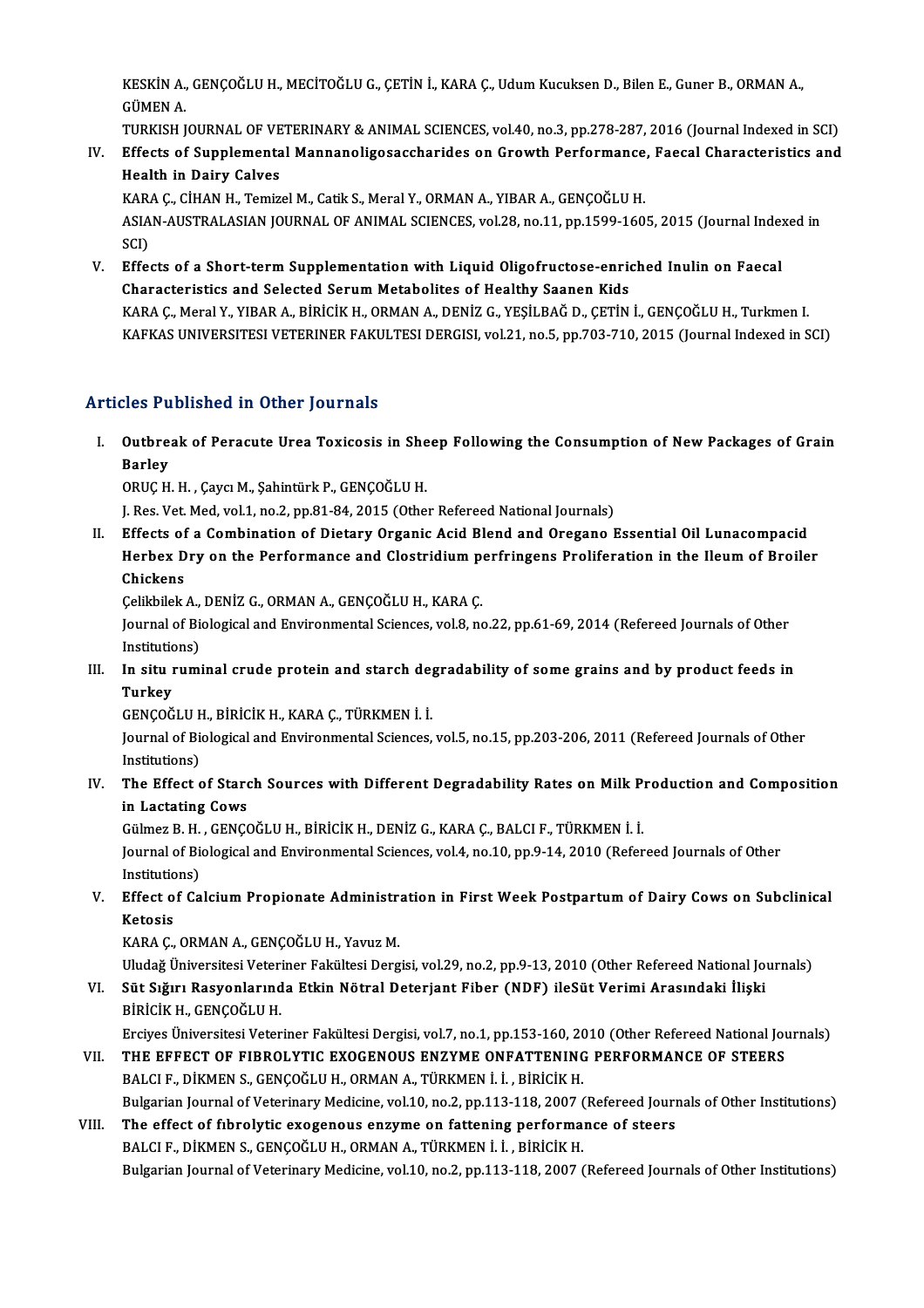### Books&Book Chapters

### I. BESİ SIĞIRLARININ YÖNETİMİ VE SAĞLIĞI 15 & 5331 SMAPESI<br>BESİ SIĞIRLARININ YÖNETİMİ VE SAĞLIĞI<br>BATMAZ H., TÜRKMEN İ. İ. , ORMAN A., GENÇOĞLU H.<br>in: SIĞIRI ARDA SÜRÜ SAĞLIĞI VE YÖNETIMİ HASAN BESİ SIĞIRLARININ YÖNETİMİ VE SAĞLIĞI<br>BATMAZ H., TÜRKMEN İ. İ. , ORMAN A., GENÇOĞLU H.<br>in: SIĞIRLARDA SÜRÜ SAĞLIĞI VE YÖNETİMİ, HASAN BATMAZ, Editor, ANKARA NOBEL TIP KİTABEVLERİ LTD.<br>STİ. Burga ap 207 227 2021 BATMAZ H., TÜRKMEN İ. İ. , OF<br>in: SIĞIRLARDA SÜRÜ SAĞLIĞ<br>ŞTİ., Bursa, pp.307-337, 2021<br>ERKEN I AKTASYON DÖNEL I . SIĞIRLARDA SÜRÜ SAĞLIĞI VE YÖNETİMİ, HASAN BATMAZ,<br>5Tİ., Bursa, pp.307-337, 2021<br>II. ERKEN LAKTASYON DÖNEMİNİN YÖNETİMİ VE SAĞLIĞI<br>PATMAZ H. TÜRKMENLİ L. CÜMEN A. ORMAN A. AYALB.C. CE ŞTİ., Bursa, pp.307-337, 2021<br><mark>ERKEN LAKTASYON DÖNEMİNİN YÖNETİMİ VE SAĞLIĞ</mark>I<br>BATMAZ H., TÜRKMEN İ. İ. , GÜMEN A., ORMAN A., AYALP G., GENÇOĞLU H., MECİTOĞLU Z.<br>in. SIĞIRLARDA SÜRÜ SAĞLIĞLVE YÖNETIMİ, HASAN BATMAZ, Editor II. ERKEN LAKTASYON DÖNEMİNİN YÖNETİMİ VE SAĞLIĞI<br>BATMAZ H., TÜRKMEN İ. İ. , GÜMEN A., ORMAN A., AYALP G., GENÇOĞLU H., MECİTOĞLU Z.<br>in: SIĞIRLARDA SÜRÜ SAĞLIĞI VE YÖNETİMİ, HASAN BATMAZ, Editor, ANKARA NOBEL TIP KİTABEVLE BATMAZ H., TÜRKMEN İ. İ. , Gİ<br>in: SIĞIRLARDA SÜRÜ SAĞLIĞ<br>ŞTİ., Bursa, pp.147-250, 2021<br>Erken Laktasyon Dönemini III. Erken Laktasyon Döneminin Yönetimi ve Sağlığı BATMAZH., TÜRKMENİİ. GÜMENA., ORMANA., GENÇOĞLUH., ÇEÇENG., MECİTOĞLUZ. Erken Laktasyon Döneminin Yönetimi ve Sağlığı<br>BATMAZ H., TÜRKMEN İ. İ. , GÜMEN A., ORMAN A., GENÇOĞLU H., ÇEÇEN G., MECİTOĞLU Z.<br>in: Sürü Sağlığı ve Yönetimi, BATMAZ HASAN, Editor, Alfa Akademi Basım Yayın Dağıtım Ltd.Şti. **BATM**<br>in: Sün<br>2015<br>PESİ In: Sürü Sağlığı ve Yönetimi, BATMAZ HASAN, Ed<br>2015<br>IV. BESİ SIĞIRLARININ YÖNETİMİ VE SAĞLIĞI<br>BATMAZ HODMAN A CENCOĞLU H 2015<br>BESİ SIĞIRLARININ YÖNETİMİ VE<br>BATMAZ H., ORMAN A., GENÇOĞLU H.<br>in: SIĞIBI APDA SÜPÜ SAĞI IĞI VE YÖL BESİ SIĞIRLARININ YÖNETİMİ VE SAĞLIĞI<br>BATMAZ H., ORMAN A., GENÇOĞLU H.<br>in: SIĞIRLARDA SÜRÜ SAĞLIĞI VE YÖNETİMİ, HASAN BATMAZ, Editor, ALFA AKADEMİ LTD ŞTİ, Bursa, pp.421-<br>458-2015 BATMAZ H<br>in: SIĞIRLA<br>458, 2015<br>Posi Sığırl V. Besi Sığırlarının Yönetimi ve Sağlığı 458, 2015<br>Besi Sığırlarının Yönetimi ve Sağlı<br>BATMAZ H., ORMAN A., GENÇOĞLU H.<br>in: Sığırlarda Sürü Sağlığı ve Yönetimi in: Sığırlarda Sürü Sağlığı ve Yönetimi, BATMAZ HASAN, Editor, Alfa Akademi Basım Yayın Dağıtım Ltd Şti., Bursa,<br>pp.421-459, 2015 BATMAZ H., ORMA<br>in: Sığırlarda Sürü<br>pp.421-459, 2015<br>PESİ SIĞIPI APIN in: Sığırlarda Sürü Sağlığı ve Yönetimi, BATMAZ I<br>pp.421-459, 2015<br>VI. BESİ SIĞIRLARININ YÖNETİMİ VE SAĞLIĞI<br>PATMAZ U. OPMAN A. CENCOĞLU U pp.421-459, 2015<br><mark>BESİ SIĞIRLARININ YÖNETİMİ VE</mark><br>BATMAZ H., ORMAN A., GENÇOĞLU H.<br>in: SIĞIRI ARDA SÜRÜ SAĞI IĞI VE YÖ in: SIĞIRLARDA SÜRÜ SAĞLIĞI VE YÖNETİMİ, HASAN BATMAZ, Editor, ALFA AKADEMİ LTD. ŞTİ., Bursa, pp.421-<br>458, 2015 BATMAZ H., ORMAN A., GENÇOĞLU H. VII. ERKEN LAKTASYON DÖNEMİNİN YÖNETİMİ VE SAĞLIĞI BATMAZ H., TÜRKMEN İ. İ., GÜMEN A., ORMAN A., GENÇOĞLU H., ÇEÇEN G., MECİTOĞLU Z. ERKEN LAKTASYON DÖNEMİNİN YÖNETİMİ VE SAĞLIĞI<br>BATMAZ H., TÜRKMEN İ. İ. , GÜMEN A., ORMAN A., GENÇOĞLU H., ÇEÇEN G., MECİTOĞLU Z.<br>in: SIĞIRLARDA SÜRÜ SAĞLIĞI VE YÖNETİMİ, HASAN BATMAZ, Editor, ALFA AKADEMİ LTD. ŞTİ., Bursa, BATMAZ H<br>in: SIĞIRLA<br>331, 2015<br>Erkon Lok 331, 2015<br>VIII. Erken Laktasyon Döneminin Yönetimi ve Sağlığı BATMAZ H., TÜRKMEN İ. İ., GÜMEN A., ORMAN A., GENÇOĞLU H., ÇEÇEN G., MECİTOĞLU Z. Erken Laktasyon Döneminin Yönetimi ve Sağlığı<br>BATMAZ H., TÜRKMEN İ. İ. , GÜMEN A., ORMAN A., GENÇOĞLU H., ÇEÇEN G., MECİTOĞLU Z.<br>in: Sığırlarda Sürü Sağlığı ve Yönetimi, Hasan Batmaz, Editor, Alfa aktüel yayınevi, pp.193-3 IX. Erken Laktasyon Döneminin Yönetimi ve Sağlığı in: Sığırlarda Sürü Sağlığı ve Yönetimi, Hasan Batmaz, Editor, Alfa aktüel yayınevi, pp.193-3<br><mark>Erken Laktasyon Döneminin Yönetimi ve Sağlığı</mark><br>BATMAZ H., TÜRKMEN İ. İ. , GÜMEN A., ORMAN A., GENÇOĞLU H., ÇEÇEN G., MECİTOĞLU Erken Laktasyon Döneminin Yönetimi ve Sağlığı<br>BATMAZ H., TÜRKMEN İ. İ. , GÜMEN A., ORMAN A., GENÇOĞLU H., ÇEÇEN G., MECİTOĞLU Z.<br>in: Sığırlarda Sürü Sağlığı ve Yönetimi, Hasan Batmaz, Editor, Aktüel, Bursa, pp.193-233, 201 BATMAZ H., TÜRKMEN İ. İ. , GÜMEN A., ORMAN A., GENÇOĞLU I<br>in: Sığırlarda Sürü Sağlığı ve Yönetimi, Hasan Batmaz, Editor, Ak<br>X. ERKEN LAKTASYON DÖNEMİNİN YÖNETİMİ VE SAĞLIĞI<br>PATMAZ H. TÜRKMEN İ. İ. CÜMEN A. ORMAN A. GENCOĞL in: Sığırlarda Sürü Sağlığı ve Yönetimi, Hasan Batmaz, Editor, Aktüel, Bursa, pp.193-233, 20<br><mark>ERKEN LAKTASYON DÖNEMİNİN YÖNETİMİ VE SAĞLIĞ</mark>I<br>BATMAZ H., TÜRKMEN İ. İ. , GÜMEN A., ORMAN A., GENÇOĞLU H., ÇEÇEN G., MECİTOĞLU Z X. ERKEN LAKTASYON DÖNEMİNİN YÖNETİMİ VE SAĞLIĞI<br>BATMAZ H., TÜRKMEN İ. İ. , GÜMEN A., ORMAN A., GENÇOĞLU H., ÇEÇEN G., MECİTOĞLU Z.<br>in: SIĞIRLARDA SÜRÜ SAĞLIĞI VE YÖNETİMİ, HASAN BATMAZ, Editor, ALFA AKADEMİ LTD ŞTİ, Bursa BATMAZ H., TÜRKMEN İ. İ., GÜMEN A., ORMAN A., GENÇOĞLU H., ÇEÇEN G., MECİTOĞLU Z. Refereed Congress / Symposium Publications in Proceedings

- efereed Congress / Symposium Publications in Proceedings<br>I. Buzağılarda iki farklı altlık materyalinin büyüme sağlık ve hayvan davranışları açısından incelenmesi<br>Tistihup y ARSLANÖ ÜNALG PRAVE GACARA CENCOČLU YARANAA TUCU ÜÜNERI ÜSTÜNERI TERLETININ TERLETININ TERLETININ SOLUTUSU<br>ÜSTÜNER H., ARSLAN Ö., ÜNAL C., BRAV F. C. , ACAR A., GENÇOĞLU H., ORMAN A.<br>U Uluslararası E. Sürü Sağlığı ve Yönetimi Kongresi 14, 17 Ostober 2019 ÜSTÜNER H., ARSLAN Ö., ÜNAL C., BRAV F. C. , ACAR A., GENÇOĞLU H., ORMAN A.<br>I. Uluslararası 5. Sürü Sağlığı ve Yönetimi Kongresi, 14 - 17 October 2018 USTUNER H., ARSLAN Ö., UNAL C., BRAV F. C. , ACAR A., GENÇOĞLU H., ORMAN A.<br>I. Uluslararası 5. Sürü Sağlığı ve Yönetimi Kongresi, 14 - 17 October 2018<br>II. Dışkı karakteristiği süt verimi ve kompozisyonuna ilişkin indikatör
- ACAR A., ABDULLAHOĞLU E., ÜRKMEZ E., KUBAD E., TEPE A., EFİL M. M. , ORMAN A., GENÇOĞLU H.<br>I. Uluslararası 5. Sürü Sağlığı ve Yönetimi Kongresi, 14 17 October 2018 Dışkı karakteristiği süt verimi ve kompozisyonuna ilişkin indikati<br>ACAR A., ABDULLAHOĞLU E., ÜRKMEZ E., KUBAD E., TEPE A., EFİL M. M. ,<br>I. Uluslararası 5. Sürü Sağlığı ve Yönetimi Kongresi, 14 - 17 October 2018<br>Farklı Nisa
- III. Farklı Nişasta Seviyelerine Sahip Rasyonların Sağmal İneklerde Negatif Enerji Dengesi Laktasyon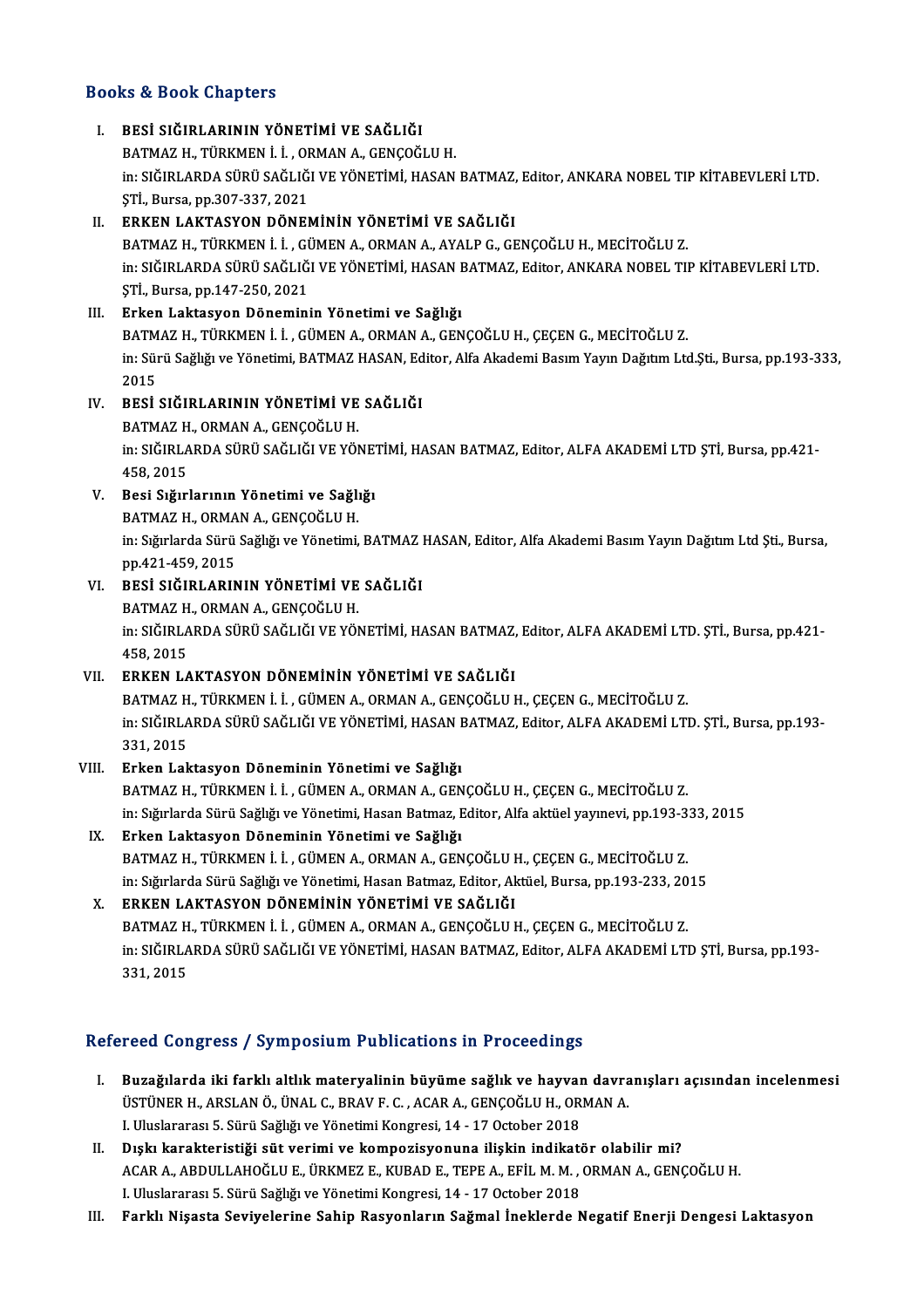### Parametreleri ile Laminitis Üzerine Etkisi

Parametreleri ile Laminitis Üzerine Etkisi<br>GENÇOĞLU H., KESKİN A., KARA Ç., ÇETİN İ., MECİTOĞLU G., EFİL M. M. , UDUM KÜÇÜKŞEN D., ORMAN A., DENİZ G.,<br>SÜMEN A. etel Parametreleri<br>GENÇOĞLU H., K<br>GÜMEN A., et al.<br>1. Uluelaranası H GENÇOĞLU H., KESKİN A., KARA Ç., ÇETİN İ., MECİTOĞLU G., EFİL M. M. , UDUM KÜÇÜKŞEN D.<br>GÜMEN A., et al.<br>1. Uluslararası Hayvan Besleme Kongresi, Antalya, Turkey, 28 September - 01 October 2016<br>The effects of varying lovels

GÜMEN A., et al.<br>1. Uluslararası Hayvan Besleme Kongresi, Antalya, Turkey, 28 September - 01 October 2016<br>IV. The effects of varying levels of dietary starch onreproductive traits in lactating dairy cows 1. Uluslararası Hayvan Besleme Kongresi, Antalya, Turkey, 28 September - 01 October 2016<br>The effects of varying levels of dietary starch onreproductive traits in lactating dairy cows<br>KESKİN A., GENÇOĞLU H., MECİTOĞLU G., Ç The effec<br>KESKİN A.,<br>GÜMEN A.<br>20th Work KESKİN A., GENÇOĞLU H., MECİTOĞLU G., ÇETİN İ., KARA<br>GÜMEN A.<br>29th World Buiatrics Congress, Ireland, 3 - 08 July 2016<br>Effect of Dietary Starch Layels In Farly Lastation I GÜMEN A.<br>29th World Buiatrics Congress, Ireland, 3 - 08 July 2016<br>V. Effect of Dietary Starch Levels In Early Lactation DairyCows

- 29th World Buiatrics Congress, Ireland, 3 08 July 2016<br>Effect of Dietary Starch Levels In Early Lactation DairyCows<br>GENÇOĞLU H., KESKİN A., KARA Ç., ÇETİN İ., MECİTOĞLU G., EFİL M. M. , UDUM KÜÇÜKŞEN D., ORMAN A., Meral Effect of Diet<br>GENÇOĞLU H.,<br>DENİZ G., et al.<br>20th World Bu GENÇOĞLU H., KESKİN A., KARA Ç., ÇETİN İ., MECİTOĞLU G., EFİL<br>DENİZ G., et al.<br>29th World Buiatrics Congress, Dublin, Ireland, 3 - 08 July 2016<br>Effect of distany stareh lavels in eqaly lastating dainy sev DENİZ G., et al.<br>29th World Buiatrics Congress, Dublin, Ireland, 3 - 08 July 2016<br>VI. Effect of dietary starch levels in early lactating dairy cows
- 

29th World Buiatrics Congress, Dublin, Ireland, 3 - 08 July 2016<br>Effect of dietary starch levels in early lactating dairy cows<br>GENÇOĞLU H., KESKİN A., KARA Ç., ÇETİN İ., MECİTOĞLU G., EFİL M. M. , UDUM KÜÇÜKŞEN D., ORMAN A Effect of dieta<br>GENÇOĞLU H.,<br>DENİZ G., et al.<br>20th World Bu GENÇOĞLU H., KESKİN A., KARA Ç., ÇETİN İ., MEC<br>DENİZ G., et al.<br>29th World Buiatrics Congress, 3 - 08 July 2016<br>The 20th Congress, of the world association

DENİZ G., et al.<br>29th World Buiatrics Congress, 3 - 08 July 2016<br>VII. The 29th Congress of the world association for buiatrics<br>VESVIN A CENCOČULH MECITOČULE CETINI LYARA C. UDU 29th World Buiatrics Congress, 3 - 08 July 2016<br>The 29th Congress of the world association for buiatrics<br>KESKİN A., GENÇOĞLU H., MECİTOĞLU G., ÇETİN İ., KARA Ç., UDUM KÜÇÜKŞEN D., GÜNER B., ORMAN A., EFİL M. M. ,<br>CÜMEN A The 29th<br>KESKİN A.,<br>GÜMEN A.<br>The 20th C KESKİN A., GENÇOĞLU H., MECİTOĞLU G., ÇETİN İ., KARA Ç., UDUM KÜÇÜKŞEN D., GÜNER I<br>GÜMEN A.<br>The 29th Congress of the world association for buiatrics, Dublin, Ireland, 3 - 08 July 2016<br>The Effect on Metaboliam Some Pueducti

The 29th Congress of the world association for buiatrics, Dublin, Ireland, 3 - 08 July 2016

- GÜMEN A.<br>The 29th Congress of the world association for buiatrics, Dublin, Ireland, 3 08 July 2016<br>VIII. The Effect on Metabolism Some Production Parameters and Prophylaxis of Pregnancy Toxemia of<br>Combination of Butaphos The Effect on Metabolism Some Production Parameters and Prophylaxis of<br>Combination of Butaphosphan and Cynanocobalamin<br>BATMAZ H., TEMİZEL E.M., KESKİN A., ORMAN A., GENÇOĞLU H., ÇATIK S., TOPAL O.<br>22 th World Veterinary Co 32 Combination of Butaphosphan and Cynanocobalamin<br>32 th World Veterinary Congress., İstanbul, Turkey, 13 - 17 September 2015, pp.422<br>2 th World Veterinary Congress., İstanbul, Turkey, 13 - 17 September 2015, pp.422<br>Change BATMAZ H., TEMİZEL E. M. , KESKİN A., ORMAN A., GENÇOĞLU H., ÇATIK S., TOPAL O.<br>32 th World Veterinary Congress., İstanbul, Turkey, 13 - 17 September 2015, pp.422<br>IX. Changes on some biological parameters in ewes with preg
	- 32 th World Veterinary Congress., İstanbul, Turkey, 13 17 September 2015, pp.422<br>Changes on some biological parameters in ewes with pregnancy toxemia 1<br>bovine health management Changes on some biological parameters in ewes with pregnancy toxemia 10<br>bovine health management<br>BATMAZ H., TEMİZEL E. M. , ORMAN A., KESKİN A., GENÇOĞLU H., Serkan Ç., TOPAL O.<br>YV Middle European Bustris Congress and 10,

BATMAZ H., TEMİZEL E. M. , ORMAN A., KESKİN A., GENÇOĞLU H., Serkan Ç., TOPAL O.<br>XV Middle European Buatric Congress and, 10 - 14 June 2015 BATMAZ H., TEMİZEL E. M., ORMAN A., KESKİN A., GENÇOĞLU H., Serkan Ç., TOPAL O.<br>XV Middle European Buatric Congress and, 10 - 14 June 2015<br>X. Changes on Some Biochemical Parameters in Ewes with Pregnancy Toxemia<br>BATMAZ H.

- XV Middle European Buatric Congress and, 10 14 June 2015<br>Changes on Some Biochemical Parameters in Ewes with Pregnancy Toxemic<br>BATMAZ H., TEMİZEL E.M. , ORMAN A., KESKİN A., GENÇOĞLU H., ÇATIK S., TOPAL O.<br>YV Middle Euro BATMAZ H., TEMİZEL E. M. , ORMAN A., KESKİN A., GENÇOĞLU H., ÇATIK S., TOPAL O.<br>XV.Middle European Buiatric Congress and 10 th European College of Bovine Health Management (ECBHM) BATMAZ H., TEMİZEL E. M. , ORMAN A., KESKİN A., GENÇOĞLU F.<br>XV.Middle European Buiatric Congress and 10 th European Coll<br>Symposium, Maribor, Slovenia, 10 - 13 June 2015, vol.1, pp.110<br>Pratik Bosyon Hysulamaları
- XI. Pratik Rasyon Uygulamaları Symposium, Maribor, Sl<br><mark>Pratik Rasyon Uygul:</mark><br>GENÇOĞLU H., KARA Ç.<br>III. Sürü Soğlığı&Väneti: Pratik Rasyon Uygulamaları<br>GENÇOĞLU H., KARA Ç.<br>III. Sürü Sağlığı&Yönetimi Sempozyumu, Antalya, Turkey, 6 - 09 November 2014, pp.171-173<br>Ayutunya Onijinli Enkek Danaların Anna dastakli yağın Basi Vöntamiyle basi parfaı
- XII. Avuturya Orijinli Erkek Danaların Arpa destekli yoğun Besi Yöntemiyle besi performansı ve et<br>kalitesi özelliklerinin belirlenmesi III. Sürü Sağlığı&Yönetimi Sempozyumu<br><mark>Avuturya Orijinli Erkek Danaların</mark><br>kalitesi özelliklerinin belirlenmesi<br>ÜSTÜNER H. ORMAN A. KARAKAS E. G ÜSTÜNER H., ORMAN A., KARAKAŞ E., GENÇOĞLU H., KANDAZOĞLU O., POLAT Ü.

III. Uludağ Üniversitesi Bilgilendirme ve ar ge günleri, Bursa, Turkey, 12 - 14 November 2013

ÜSTÜNER H., ORMAN A., KARAKAŞ E., GENÇOĞLU H., KANDAZOĞLU O., POLAT Ü.<br>III. Uludağ Üniversitesi Bilgilendirme ve ar ge günleri, Bursa, Turkey, 12 - 14 November 2013<br>XIII. Koyunlarda Butaphosphan Cyanocobalamin Kombinas Metabolizma ve Verim Parametreleri Üzerine Etkisi<br>TEMİZEL E. M. , BATMAZ H., Keskin A., ORMAN A., GENÇOĞLU H., Çatık S., TOPAL O. Koyunlarda Butaphosphan Cyanocobalamin Kombinasyonunun Gebelik T<br>Metabolizma ve Verim Parametreleri Üzerine Etkisi<br>TEMİZEL E. M. , BATMAZ H., Keskin A., ORMAN A., GENÇOĞLU H., Çatık S., TOPAL O.<br>Uludağ Üniversitesi III. Bi Metabolizma ve Verim Parametreleri Üzerine Etkisi<br>TEMİZEL E. M. , BATMAZ H., Keskin A., ORMAN A., GENÇOĞLU H., Çatık S., TOPAL O.<br>Uludağ Üniversitesi III. Bilgilendirme ve AR-GE Günleri. 12-14 Kasım 2013, Bursa, Turkey, 12

### XIV. Sağmal süt ineklerinde diyetteki üç farklı nişasta konsantrasyonun bazı reproduktif parametreler Uludağ Üniversi<br>S<mark>ağmal süt ine</mark><br>üzerine etkisi Sağmal süt ineklerinde diyetteki üç farklı nişasta konsantrasyonun bazı reproduktif parametreler<br>üzerine etkisi<br>Keskin A., Yılmazbaş Mecitoğlu G., Karakaya E., ÇETİN İ., KARA Ç., GENÇOĞLU H., ORMAN A., TÜRKMEN İ. İ. , GÜME üz<br>Ke<br>A.

Keskin A., Yılmazbaş Mecitoğlu G., Karakaya E., ÇETİN İ., KARA Ç., GENÇOĞLU H., ORMAN A., TÜRKME<br>A.<br>V. Veteriner Doğum ve Jinekoloji Kongresi, Antalya, Turkey, 31 October - 03 November 2013, pp.64<br>Farklı Nisasta Seviyalari

V. Veteriner Doğum ve Jinekoloji Kongresi, Antalya, Turkey, 31 October - 03 November 2013, pp.64

# A.<br>V. Veteriner Doğum ve Jinekoloji Kongresi, Antalya, Turkey, 31 October - 03 November 2013, pp.64<br>XV. Farklı Nişasta Seviyelerine Sahip Rasyonların Sağmal İneklerde Reprodüktif Parametreler Süt Verimi<br>ve Bileşenleri il

GENÇOĞLU H., Yılmazbaş Mecitoğlu G., Keskin A., ÇETİN İ., KARA Ç., ORMAN A., Karakaya E., DENİZ G., GÜMEN A.,